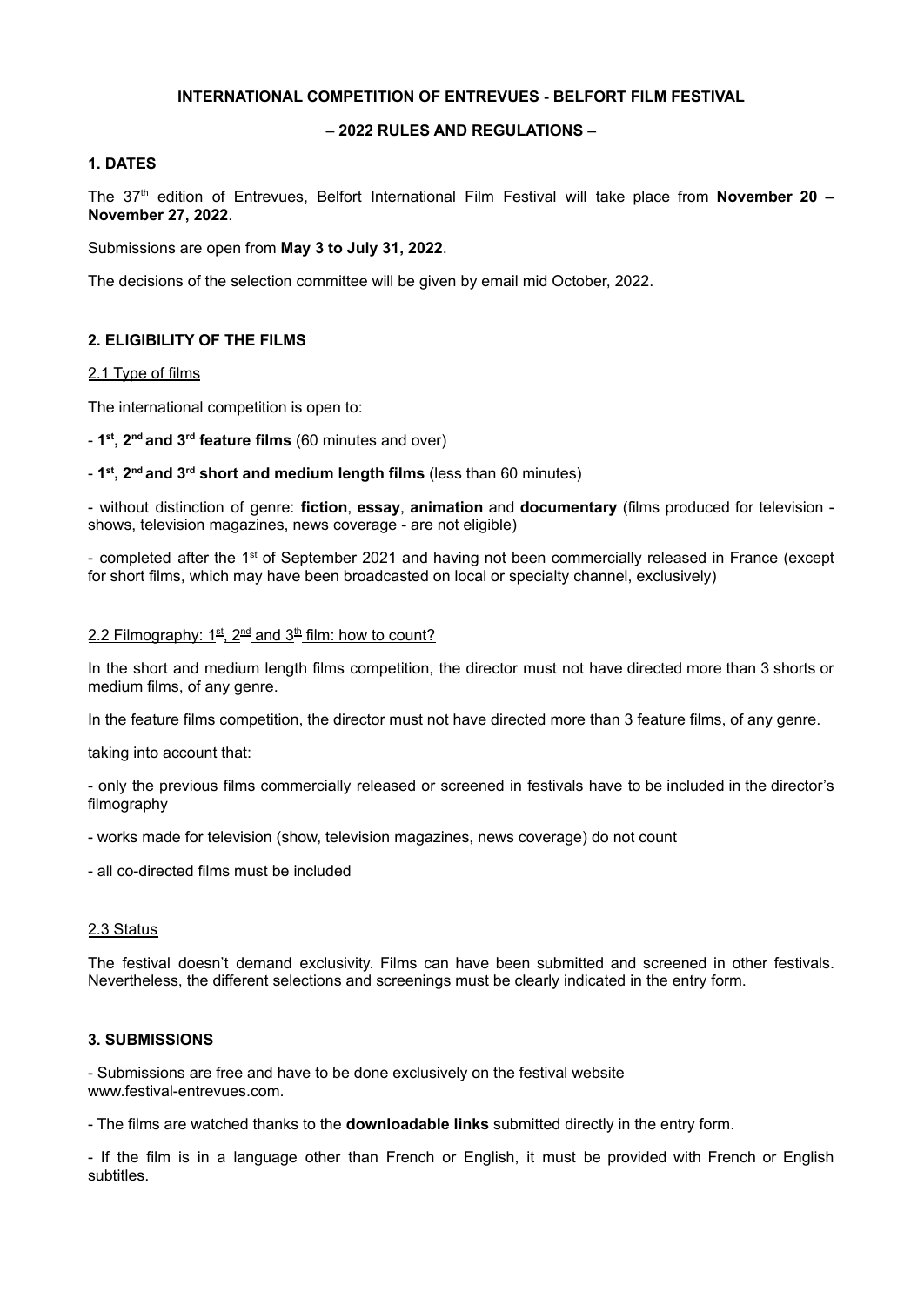- A film can only submit once: it can't be submitted again another year.

- If a film is submitted in a working version: the mention "working version" must be added following the title of the movie in the entry form.

- A film submitted to the competition can't be submitted to the post-production support [Films en cours] afterwards.

### **4. SELECTION AND MATERIAL**

4.1 The festival doesn't cover screening fees for films selected in competition.

4.2 Once the selection announced, the owner commits not to remove the film from the selection.

#### 4.3 Shipping

Screening copies of the selected films must arrive in Belfort by **October 29, 2022**. The cost of the film copy shipment will be covered by the participants. The festival will be in charge of the return shipments of the films.

### 4.4 Screening copies - technical details

Selected films will be screened in DCP or 35 mm. **A back-up Blu-ray copy must be provided for each film**.

Productions must ensure the quality (resolution, definition) of their film, as well as its compatibility with Doremi and GDC servers used for the festival screenings. Please respect the following standards: Interop or SMPTE, 24 or 25 ips, 2K, 4K, all of which according to DCI standards. 25 ips DCP SMPTE copies must have the subtitles embedded in the image.

The name of the file should conform to DCP standards (cf: [http://digitalcinemanamingconvention.com\)](http://digitalcinemanamingconvention.com).

**Because last minute changes of cinema rooms are possible, we ask productions to send us NON-ENCRYPTED DCP files, or encrypted DCP files provided with a generated DKDM (Distribution Key Delivery Message) for all the cinema rooms and for the entire duration of the festival.**

#### 4.5 Subtitles

**French-speaking films** must be presented in original version with English subtitles.

**English-speaking films** must be presented in original version with French subtitles.

**Non English and non French speaking films** must have subtitles in at least one of those two languages.

The festival will be exclusively in charge of preparing electronic French subtitling for films that do not have French production or distribution. In case the festival provides electronic subtitling, the right owners commit to provide requested material (dialogue list, already existing subtitles, and screening copy of the film) to our lab within the given deadlines.

#### 4.6 Promotional material

The information sheet must be sent fully completed **within 48 hours following the information of selection**, as well as High-Definition photographs of the film and the director, and excerpts. Short excerpts (lasting less than three minutes) may be used to promote the festival and its competition films.